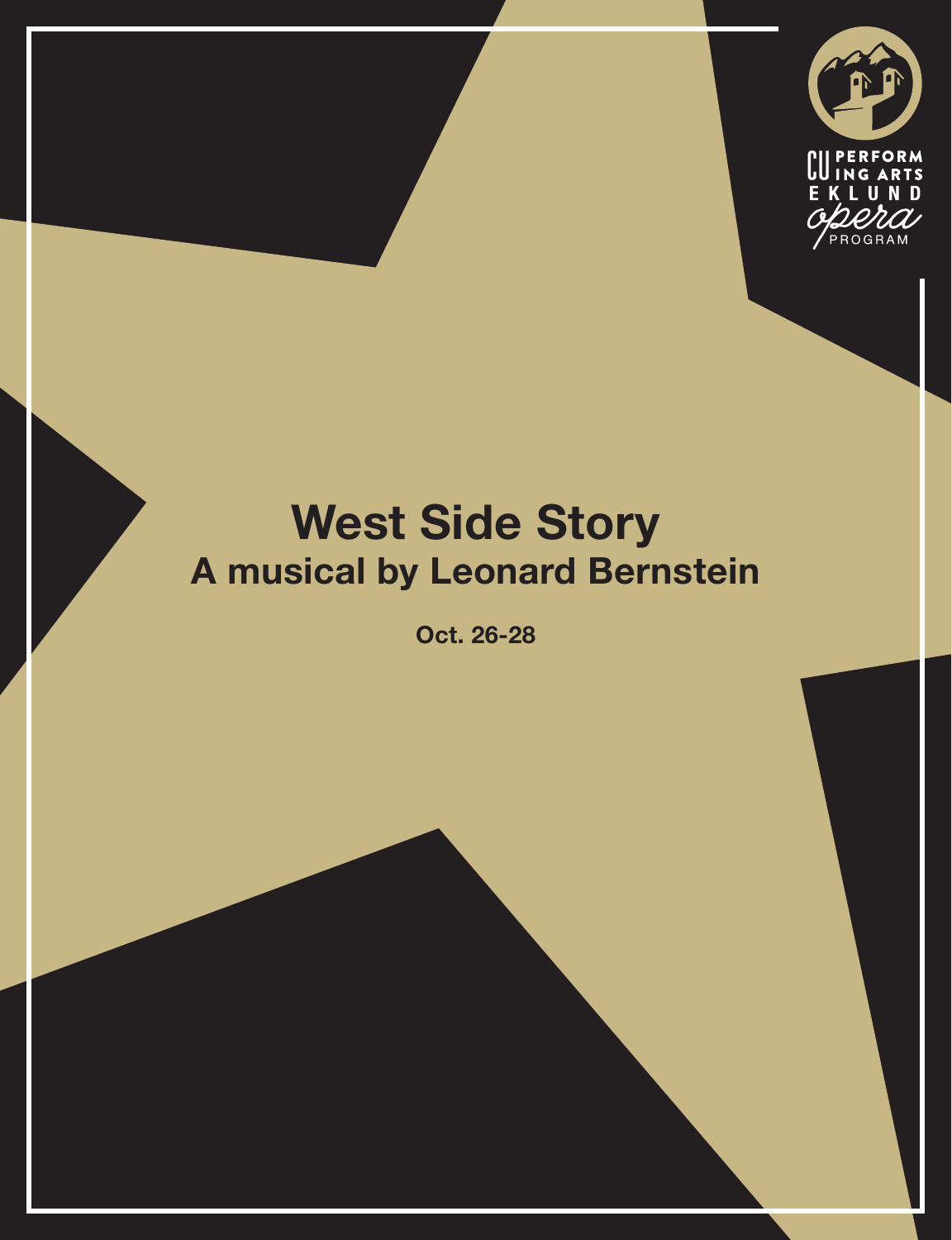## **West Side Story Oct. 26-28, 2018**

**Based on a Conception of Jerome Robbins Book by Arthur Laurents Music by Leonard Bernstein Lyrics by Stephen Sondheim**

### **Entire Original Production Directed and Choreographed by Jerome Robbins**

**Originally Produced on Broadway by Robert E. Griffith and Harold S. Prince By Arrangement with Roger L. Stevens**

*West Side Story* is presented through special arrangement with Music Theatre International (MTI). All authorized performance materials are also supplied by MTI. www.MTIShows.com

**The videotaping or other video or audio recording of this production is strictly prohibited.**

**The production will run approximately 2 hours and 30 minutes, including a 15-minute intermission.**

**Special thanks to:**



Paul Mitchell the School and Foushee salonspa for providing student and professional hair stylists Nadia Artman for hosting Maestro Philip Hesketh In Boulder, Colorado Grand Teton Music Festival in Jackson Hole, Wyoming, for providing the mambo recording The Costume House, LLC for providing costumes for the production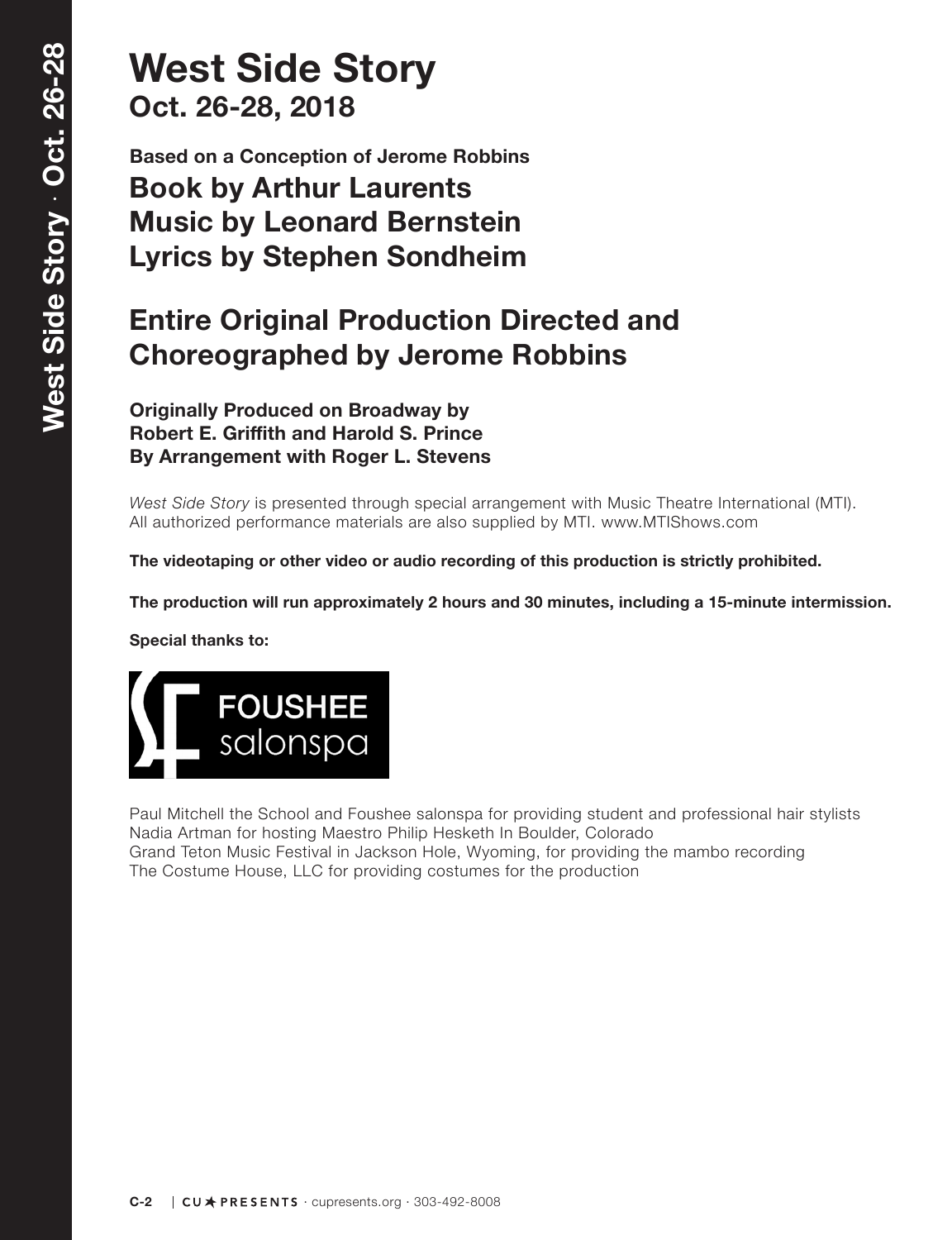# **Cast**

### **Jets**

### **Sharks**

### **Jet Girls**

### **Shark Girls**

### **Adults**

*\*Dance Captain*

#### **Featured Dancers**

Ryan Sinton Olivia Fertig

# **Friday/Sunday Saturday**<br> **Role Name Name**<br>
Maria Sabina Balsamo Christine Honein

Tony Patrick Bessenbacher Andrew Taylor Anita **Elizabeth Bowersox** Berenice Carrera Bernardo **Dominic Aragon** Skyler Schlenker

Action **Brendan Lutes** Brendan Lutes A-RAB David Starry David Starry David Starry Baby John **Zachariah Smith** Zachariah Smith Snowboy Wesley Juels Wesley Juels Big Deal Michael Gaven Michael Gaven Diesel Sam Bruckner Sam Bruckner Gee-Tar **Mack Rodgers** Mack Rodgers Mack Rodgers Mouthpiece Michael Crone Michael Crone

Steven Vinolas Steven Vinolas Pepe Tyler Padgett Tyler Padgett Indio Kinari Rima Kinari Rima Luis Steven Groth Steven Groth Anxious Skyler Schlenker Dominic Aragon

Jenna Snyder Jenna Snyder Velma **Helena Regan\*** Helena Regan\* Minnie Christophia Zervas Cophia Zervas Sophia Zervas Clarice Mara Riley March 2012 Mara Riley Anybodys Megan Pryor Megan Pryor A Girl Mara Riley Mara Riley Mara Riley

Rosalia Julieta García Julieta García Consuelo Kate Johnson Kate Johnson Teresita Leanne Rubinstein Leanne Rubinstein Francisca **Dominique Grogan** Dominique Grogan Estella **Asha Romeo** Asha Romeo Asha Romeo Margarita **Sophie Engerman** Sophie Engerman

Caleb Sharp Caleb Sharp Schrank Steven Groth Steven Groth Steven Groth Glad Hand Michael Crone Michael Crone Officer Krupke Adam Ewing **Adam Ewing** 

Christine Honein

Zachary Bryant Zachary Bryant

Leala Berenice Carrera Elizabeth Bowersox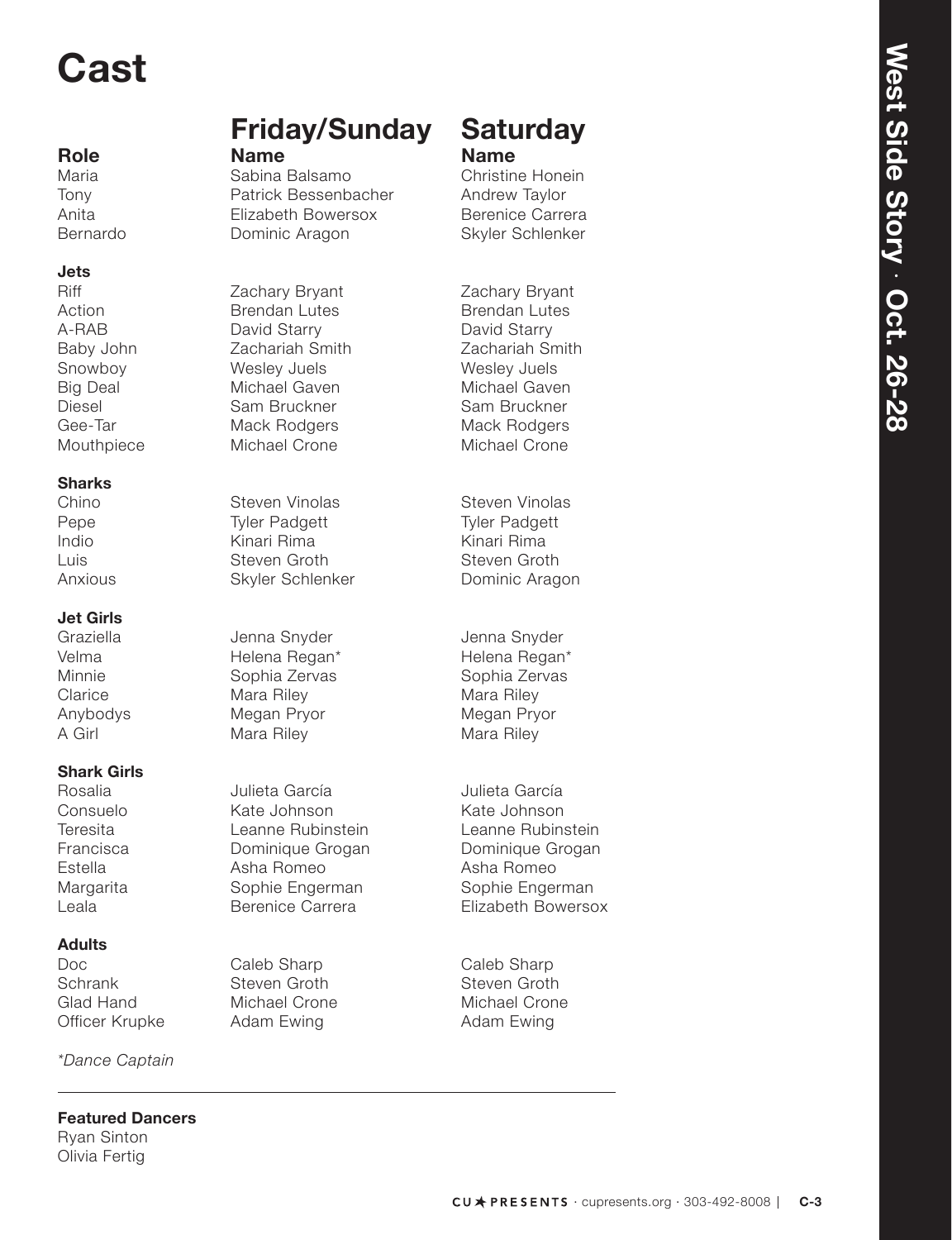# **Production staff**

**Stage Director** Leigh Holman

**Guest Conductor** Philip Hesketh

**Set and Lighting Designer** Peter Dean Beck

**Stage Manager** Joel Atella

**Costume Designer** Tom Robbins

**Technical Director** Ron Mueller

**Choreographer**

Stephen Bertles

**Assistant Director** Erin Hodgson

**Assistant Director** Javier Abreu

**Production Assistant**  Mary Kettlewell

# **Orchestra**

#### **Violin**

Lindsie Katz Autumn Pepper Michael Miller Hannah Kennedy Kimberly Bill Mary Evans Kashmira Tata

#### **Cello**

Chas Barnard Gabriel Ramos Nelson Walker Eliot Johnson

**Double bass** Eleanor Dunlap Jordan Walters

#### **Flute**

Kaleb Chesnic Brice Smith Indigo Fischer

**Oboe/English horn** Brittany Bonner

#### **Clarinet**

Jacob Eichhorn Jade Garcia Maggie Greenwood Ellen Kennedy

**Bassoon** Ethan Shuler **Saxophone** Brian Lambert Jamyson Lindhorn Michael Meier

**Horn** Spencer Koscik Erika Hollister Maggie Barnes

**Trumpet** Ryan Spencer Drew Ziemba Luke Finaldi Jeremiah Kersting

**Trombone** Alison Orthel Kenny Ross

**Guitar** Mike Hyland

**Piano** Nathália Kato

**Timpani** Andrew Quinlan

**Drum set** Taylor Edwards

**Percussion** Alberto Ortega Mallory Graves Ryan Pride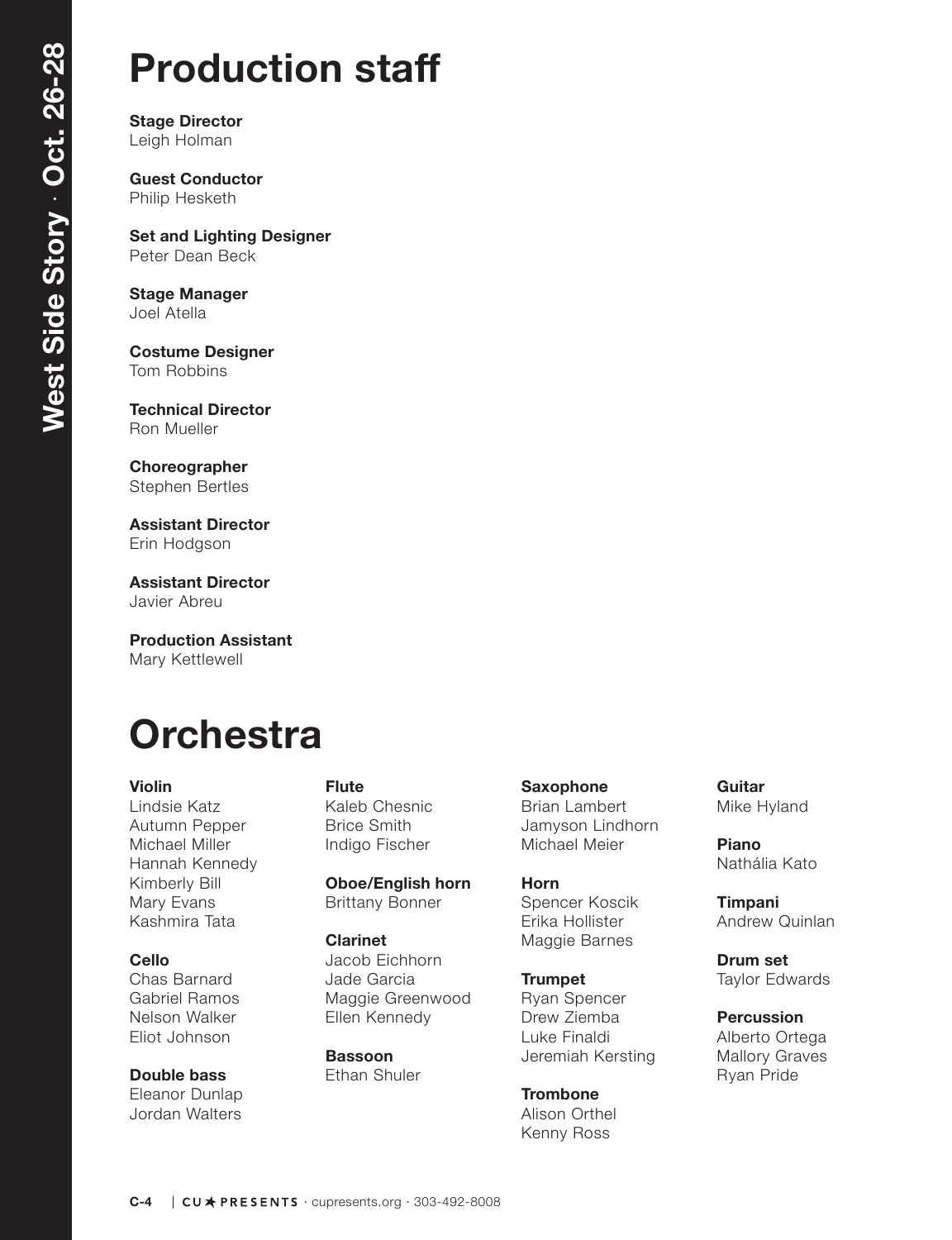# **Production and technical staff**

**Assistant Technical Director** Jeff Rusnak

**Stage Manager** Joel Atella

**Assistant Stage Managers** Paige Sentianin Jacob Baker Courtney Williams

**Carpenters** Cooper Braun-Enos Ben Smith Dan Sjaastad

**Scenic Artist**  Jennifer Melcher

**Assistant Scenic Artist** Lelah Radostis

**Makeup Designer** Jeanette Hickok

**Hand Properties & Wig Designer** Tom Robbins

**Head Hair Stylist** Chad Boltz

**Assistant Hair Stylist** Jenna Krenzelok

**Photoshoot Hair and Makeup Stylist**  Sarah Opstad

**Costume Assistant** Whitney Wolanin

**Costume Stitcher** Yvonne Hines

**Music staff Head Vocal Coach** Jeremy Reger

**Vocal Coach** Mutsumi Moteki

**Rehearsal Pianists** Nathália Kato Barbara Noyes Lennart Triesschijn

**Macky crew Production Manager & Master Electrician** Richard Barrett

**Production Manager & ASM (Sound)** Trevor Isetts

**Rail Operator** Ben Smith

**Sound Engineer** Dan Sjaastad

**Deck Hands** Kristianna Hartsen

**Spot Operators** Scott Wickam Andrew Schuster

**Light Board Operator** Chris Evans

**Pit Manager** JD Rogers

**Assistant Director of Production** JP Osnes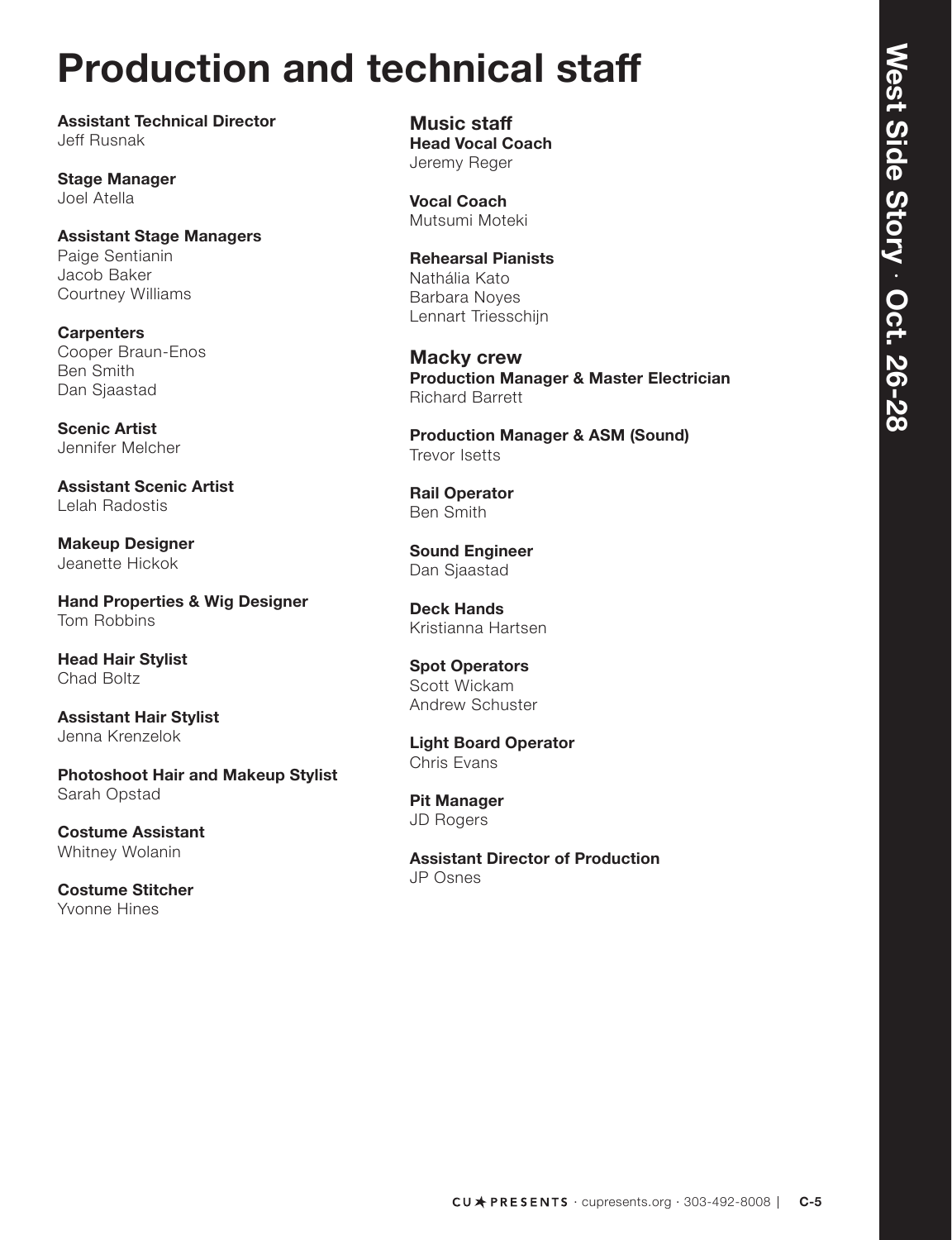# **Synopsis**

### **Act 1**

It's a balmy summer in the slums of the upper west side, Manhattan, New York.

After ruling the turf of their neighborhood for the past several years, the Jets, a street gang of Polish American teenagers led by Riff, find themselves competing in a territorial battle with the newly immigrated Puerto Rican Sharks, led by Bernardo. Tensions heat up, resulting in bullying and a fist fight on the playground broken up by Lieutenant Schrank and Officer Krupke. After the incident, Riff plots with his fellow Jets to settle their differences with the Sharks through a rumble (or street fight) at the neighborhood dance. The dance is at the gym—some of the only neutral territory in the neighborhood. Riff brings up that the Sharks may fight with weapons instead of their fists, but the group seems excited about this possibility.

Riff also wants to invite Tony, his close friend and former fellow Jet, but the group is concerned about Tony's loyalty.

Riff meets with Tony at Doc's Drugstore to convince him to join the Jets at the dance. Tony is reluctant to join—he has left the gang life behind him—but he decides to help Riff and to meet the group at the dance. Tony tells Riff that he feels that something incredible is about to happen to him, and Riff suggests that it may happen at this dance.

Maria, sister of Shark leader Bernardo, is working in a bridal shop with Bernardo's girlfriend, Anita. Maria is new to the neighborhood, having just arrived from Puerto Rico. It has been arranged that Maria will marry Chino—another member of the Sharks—but Maria confesses that she does not have feelings for him. Anita and Maria plan on attending the neighborhood dance, and Anita is making a dress for Maria.

Both groups arrive at the dance. It is already obvious that tensions are high, and a fight is likely to break out. Glad Hand, a social worker, and Officer Krupke quickly rush to break up the teens. The dancing begins. Tony and Maria see each other from across the room for the first time, and it's as if all of their friends have disappeared. They begin to dance. Bernardo spots the two together and angrily pulls Maria away, telling her that Tony is only trying to take advantage of her. Bernardo orders Chino to take Maria home. Before both gangs leave the dance, Riff and Bernardo make a plan to meet at Doc's to decide where and when the final rumble will take place and to establish some rules.

Once home, Bernardo warns Maria about Tony and tells her to keep her distance. Anita scolds him, saying that in America women have the right to be involved with whichever man they want. The group breaks into song about the pros and cons of living in America as immigrants.

Tony is walking the streets of the neighborhood alone, still dazzled by Maria, calling out her name. Maria hears him and climbs out onto her fire escape. The two express their love for each other and agree to meet at the bridal shop the next day after closing.

The Jets await the Sharks at Doc's store. Officer Krupke shows up, suspicious of the group. The teens show no respect for him and proceed to make fun of him and other societal authority figures. The Sharks arrive, and the discussion of the time and location of the fight begins. Tony joins the group and convinces them that only fists should be used. Schrank arrives on the scene, attempting to discover the details of the upcoming rumble. Tony tells Doc about his love for Maria, much to the concern of Doc.

The next day, Maria couldn't be in better spirits at the bridal shop, and her co-workers have noticed. Tony arrives at the shop, and Maria asks him to try to stop the fight from happening. The two playfully pretend to get married in the bridal shop.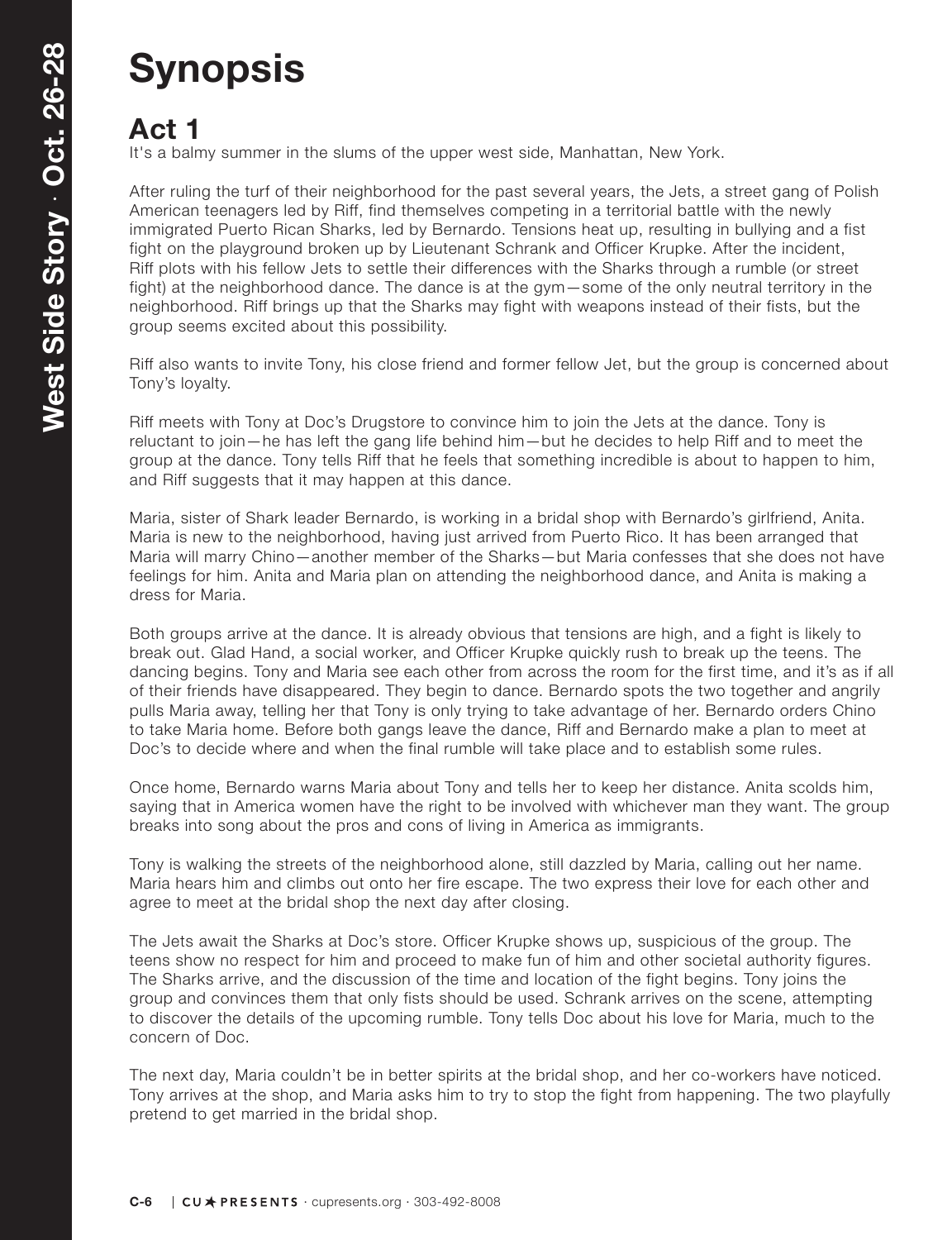Both gangs prepare for the rumble that evening. The teens meet at the designated location—under the highway—and the fighting begins between Bernardo and Diesel. Tony arrives and tries to stop the conflict, but Bernardo advances towards him and blades are quickly drawn between Riff and Bernardo when Riff comes to Tony's defense. Riff has an opportunity to kill Bernardo but is held back by Tony. Bernardo attacks and kills Riff. Tony, in a fit of rage, attacks and kills Bernardo. Mass chaos breaks out between the gangs and sirens are heard. The groups scatter. Tony, filled with shame and shock at what he has done, flees the scene at the last moment. The bodies of Riff and Bernardo are left alone.

### **Act 2**

Maria, still giddy with new love and currently daydreaming about Tony, has no idea what has unfolded between the gangs. Chino tells Maria what Tony has done, and Maria, overcome with disbelief, runs to her room and prays that it isn't true. Tony is there waiting for her. Every part of her being wants to hate Tony, but she is still in love with him. The streets outside are glowing with flashing lights from police cars, but the two dream of a place where they can be free of judgment and prejudice and live peacefully. The two plan to run away.

The Jets meet, shocked and angry, because nobody actually planned on killing anyone. Their new leader, Ice, tells them to relax and be cool. Anybodys tells the group that Chino is hunting Tony with a loaded gun, craving revenge for Bernardo's death. The group plans efforts for Tony's protection. Anita arrives, terribly upset, and Tony quickly leaves, telling Maria to meet him at Doc's later. Anita can tell that Tony has been in the house and is very angry with Maria for staying faithful and continuing to love Tony. However, through Maria's efforts to explain, Anita realizes that Tony's love for Maria is just as strong as her own love for Bernardo, and she warns Maria of Chino's plan.

Lieutenant Schrank arrives, detaining Maria for questioning about Bernardo's death. Anita leaves to tell Tony that Maria will be late. The Jets, who have already found Tony and are waiting at Doc's, attack Anita verbally and physically. Anita is livid, and out of spite tells the Jets that Chino has shot and killed Maria.

Doc tells Tony this horrible news, and Tony seeks out Chino in agony to beg for his own death. Tony arrives at the playground and sees Maria, alive and healthy. He runs towards her overjoyed, but Chino steps out of the darkness and delivers a fatal shot. All gang members and adults flock to the scene, and Maria holds Tony in her arms as he dies, both reliving their previous daydream of finding a peaceful place. Full of anger, the Jets yet again advance toward the Sharks, but Maria grabs the gun and threatens both gangs. She claims that it was the Sharks and the Jets together who killed Bernardo, Riff and Tony. Maria is not able to bring herself to use the gun, however, and drops it to the ground. The gang members assemble on both sides of Tony's body, symbolizing that the feud has finally ended. A procession of both Jets and Sharks is formed, and Tony is carried away, with Maria the last one to leave.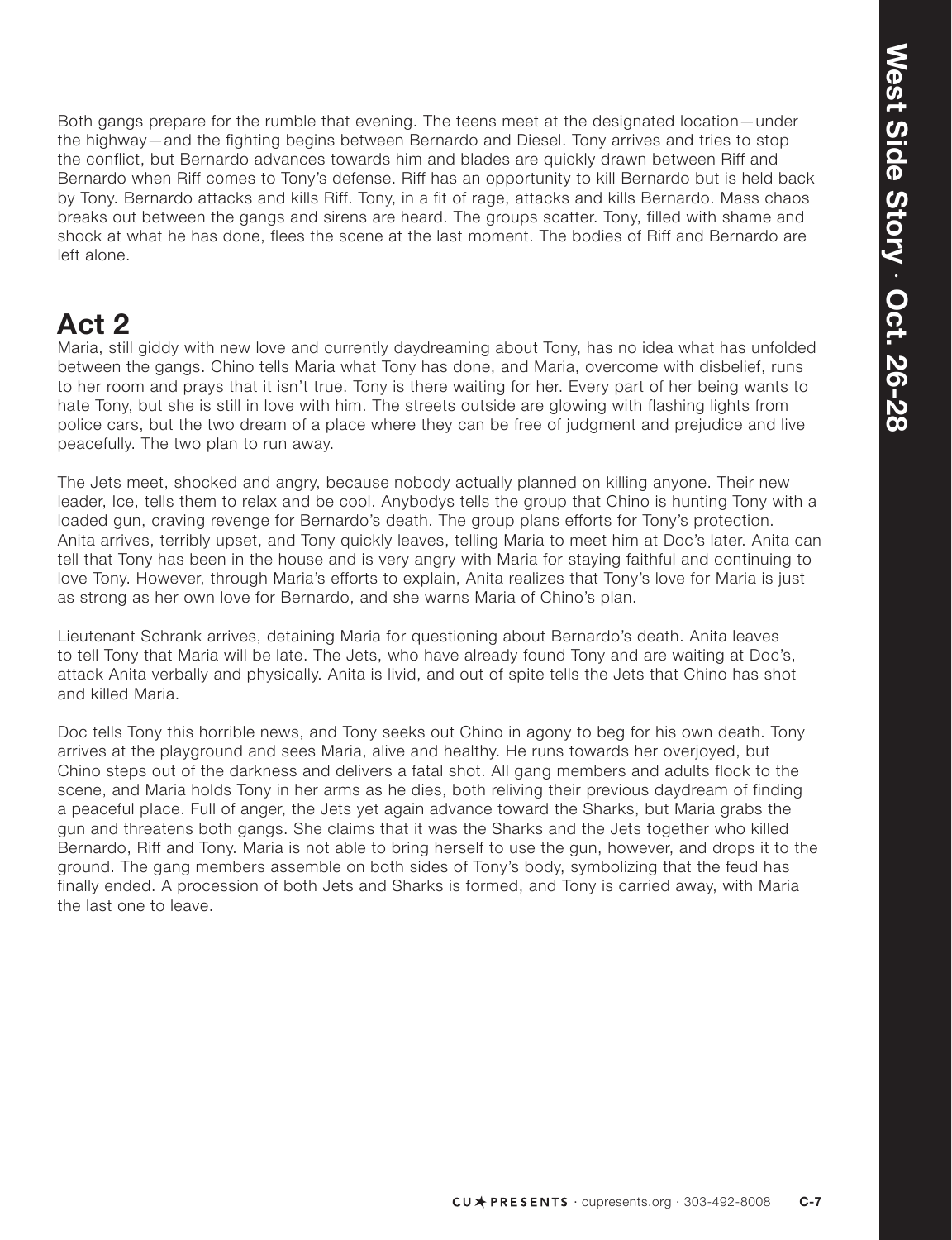# **Notes from Leigh Holman Stage director**

After our decision to produce *West Side Story* during the yearlong celebration of Leonard Bernstein's 100th birthday, I walked around with a huge knot in my throat. There are many reasons to be intimidated by the piece—not to mention that still relevant topic of racism in America—but because this musical is a masterpiece. Like *The Sound of Music*, so many people have been forever changed by the film. How does one begin to touch this work? I had some sleepless nights about this one. How to understand the cultural implications, how to pull off a big dance work in a university opera program, how to cast correctly, how to truly respect the Bernstein-Sondheim score and Jerome Robbins' brainchild? Most importantly, what do I have to offer to my students in regard to this so well recognized, revered and celebrated work of art?

My first decision in tackling this beautiful beast was to surround myself with artistic experts: a choreographer who has staged the piece multiple times and played the roles of both the Jets' "Riff" and the Sharks' "Bernardo;" an assistant director who brings the culture of Puerto Rico and a deep understanding of the migration (not immigration—the Sharks are American!) of Puerto Ricans to New York City in the 1950s after the war; a fight director who has choreographed the violence for *West Side Story*, *Romeo and Juliet* and musicals, plays and operas all over the country; and a maestro who takes great care with every detail of the score and, with his personality, is able to inspire great music from the orchestra and performers. Artistically, our students are in good hands and from this writing have advanced their skills in dance, singing, stage fighting and acting at an uncanny rate. Education: priority #1. Check that box.

I was still left with the problem: What do I have to bring to this piece? Am I just a ringmaster in the middle of a gorgeously chaotic circus? I'm not sure how to answer that one. I can say that as the piece's director, the students and I have worked hard to tell a riveting story and to develop authentic, individual characters onstage. For, as in real life, who are the people that create mob groups identifiable and seemingly dangerous gangs of people that only seem to have one shared thought? Individuals. Each individual can choose to follow their own heart or can choose to move anonymously within a group. In *West Side Story*, we meet Tony and then Maria who have dared to taste their individualism from before our first meeting. We learn bit by bit that Riff, who is like a brother to Tony, has a deep love for the former leader of the Jets and who is probably more devoted to that friendship than any gang. We meet Anita who, after the interchange with Maria in "A Boy Like That," begins to show signs that she too ranks true love above mob thought. After that, character by character, we see a "Someday, Somewhere" world when the sparks of inclusiveness, original thought and love begin to ignite in each of the teenagers onstage. For me, Maria has the biggest transformation to make: Will she allow the biggest tragedy in her life to destroy her or to propel her to make a difference in the world? How many of us can say we have been at that crossroads and what decision, if any, did we take? *West Side Story* continues to be a story for the ages—relevant in Shakespeare's day, in 1950s America and, clearly, today. Perhaps someday, somewhere we'll live in a world that will finally find the theme of fear in losing one's territory, the fear of individual thought and the fear of inclusiveness an outdated idea for a musical. For now, though—it's firmly set in its place.

A toast to Leonard "Lenny" Bernstein—thank you for your individual thought, inclusiveness and choice to make a difference. 100 is a big birthday. I'm sure we'll be toasting you at 200, 300 and beyond.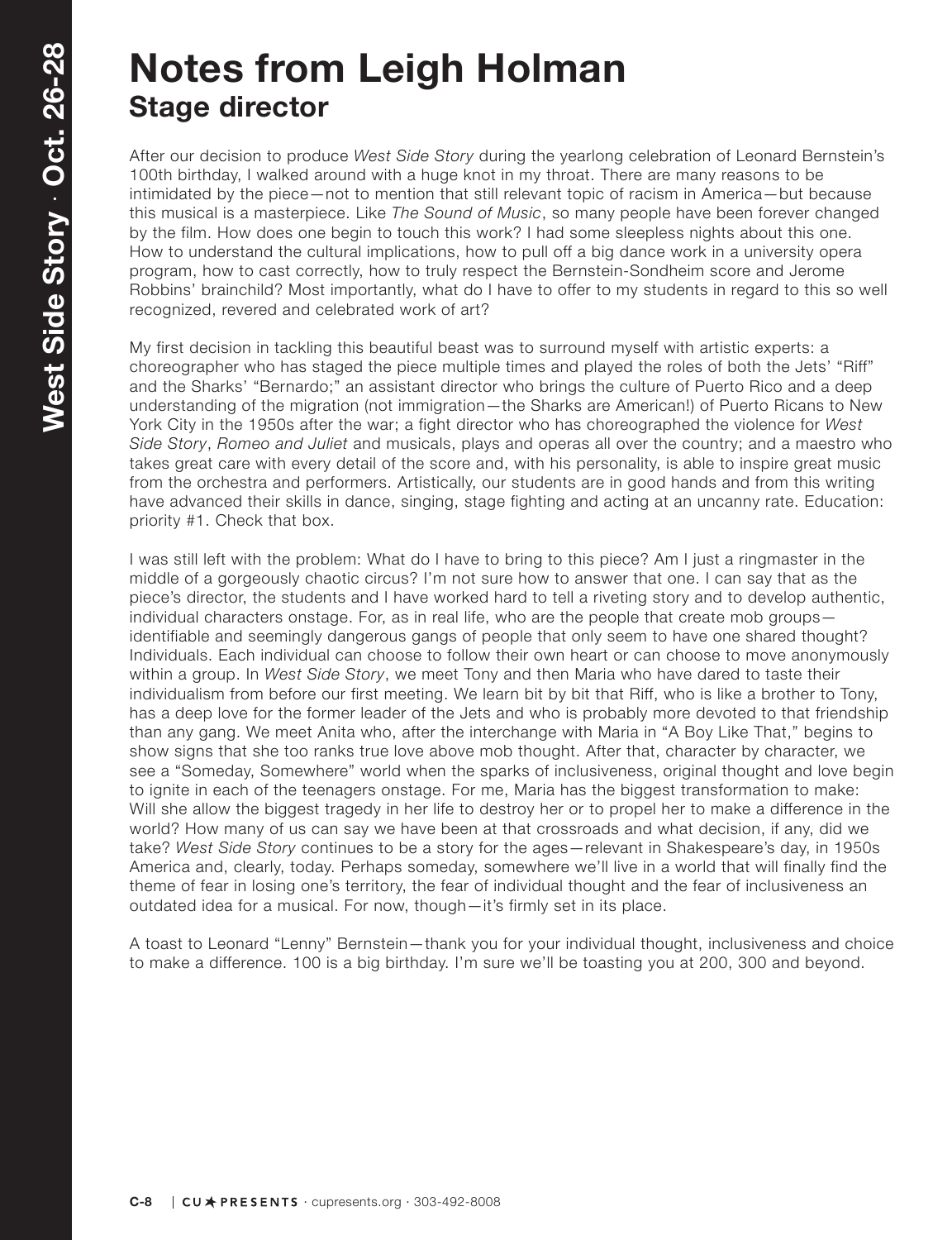# **Notes from Philip Hesketh Guest conductor**

I was lucky enough to be part of a generation of musicians who experienced the phenomenon that was Leonard Bernstein when he was arguably at the height of his powers, in the 60s and 70s. To us, it seemed that he lived life on a more intense plane of existence than those around him. As a conductor and performer, he was well known for the extremes of expression that he brought to his interpretations; a frenetic rhythmic drive, voluptuously sensual lyricism and musical climaxes of white-hot intensity, all drawn from the musicians with a flamboyant and balletic conducting technique. Given the attitudes of some in "classical" music, it must be no wonder that he was and remains a controversial figure. As a very young British musician at this time, I and many of my fellows were transfixed and inspired by this man who, it seemed, embodied so many of our ideals and aspirations for the future and caught perfectly the singular Zeitgeist. The darkness and austerity of two world wars was being replaced by a bright, exhilarating freedom and optimism; but bright, too, was the terror of the four-minute warning. To see someone consuming life and everything in it with such voraciousness resonated deeply within us; "live fast, die young" indeed.

It can come as no surprise that these qualities, which so energized a generation, shine out in Bernstein's own music. This is particularly so in *West Side Story*, which he must have seen as a chance to really let his musical hair down. So often, when a composer of "serious" music experiments with "crossover," the results are a pastiche; superficial and self-conscious. For me, this is absolutely not the case here. When Bernstein writes Broadway, it is truly great Broadway. When he writes opera, it's opera of the first order, radiant and lush. Like the man, the work crosses boundaries and by crossing them, breaks them down and denies them existence.

To those who love labels, both Leonard Bernstein and *West Side Story* must be a sore trial. The man, in his musical life as conductor, composer, pianist and educator; in his public life as political activist, philanthropist and author; in his personal life with its complex relationships and fluid sexuality, conformed to no stereotype. The work also refuses to be categorized. Is it music theatre? Is it opera, operetta or ballet? The only possible answer to these questions is: Yes. It is all of these. Together with Bernstein's genius, they are all ingredients in this unique and wonderful recipe.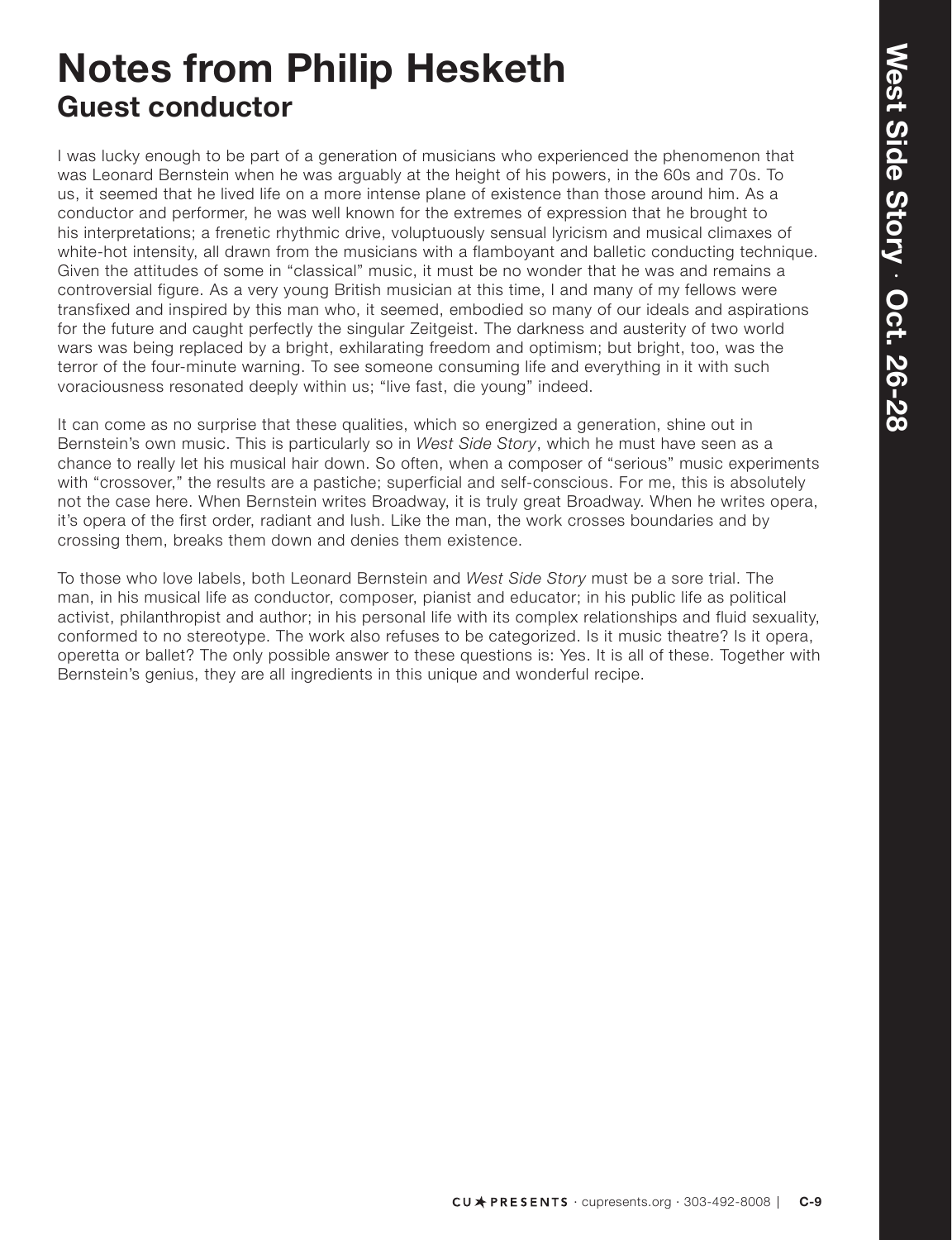# **The company**

#### **DOMINIC ARAGON (Bernardo/Anxious)**

This is Aragon's first role with Eklund Opera. Roles elsewhere: Yamadori (*Madama Butterfly*) Opera Fort Collins, Sarastro (*Die Zauberflöte*) Colorado State University, Ariodate (*Serse*) CSU, Fredrik (*A Little Night Music*) CSU, Falke (*Die Fledermaus*) CSU, Escamillo (*The Tragedy of Carmen*) Baldwin Wallace University, Tío (*La vida breve*) Ohio Light Opera, Nardo (*La finta giardiniera*) BWU. Awards: First Prize, NATS Colorado/Wyoming Regional Competition, Graduate Division 2017.

#### **SABINA BALSAMO (Maria)**

This is Balsamo's first role with Eklund Opera. Past roles elsewhere: Mabel (*The Pirates of Penzance*), Elsie (*The Yeomen of the Guard*), and Rose (*Ruddigore*) The Pittsburgh Savoyards; Fredrika (*A Little Night Music*) and Mickey (*Damn Yankees*) Pittsburgh Festival Opera; Blanche (*Dialogues of the Carmelites*), Polly (*The Threepenny Opera*) and Pitti-Sing (*The Mikado*) The Baldwin Wallace University Opera. She has also premiered the role of Anne in Cleveland Opera Theater's production of *Verlorene Heimat*.

#### **PATRICK BESSENBACHER (Tony)**

Patrick Bessenbacher is a junior from Overland Park, Kansas. With Eklund Opera, Bessenbacher has performed as Lurcanio (*Ariodante*), Chorus (*Sweeney Todd*), Paul (*Red Hot and Cole*), Raoul de St. Brioche (*Die lustige Witwe*) and Chorus (*Die Zauberflöte*). Bessenbacher is a student of Matthew Chellis.

#### **ELIZABETH BOWERSOX (Anita/Leala)**

Past roles with Eklund Opera: Dancer/Chorus (*Ariodante*), Young Lucy/Chorus (*Sweeney Todd*), Young Hanna/Frou-Frou/Chorus (*Die lustige Witwe*) and Chorus (*Die Zauberflöte*).

#### **SAM BRUCKNER (Diesel)**

Past roles elsewhere: Nicely Nicely Johnson (*Guys and Dolls*), Frank Butler (*Annie Get Your Gun*), Beast (*Beauty and the Beast*) and Joe Hardy (*Damn Yankees*).

#### **ZACHARY BRYANT (Riff)**

Past roles with Eklund Opera: Paul (*If I Were You*), King of Scotland (*Ariodante*), Anthony (*Sweeney Todd*), Kromov (*The Merry Widow*), Lead Baritone (CU NOW Composer Fellows' Initiative). Past roles elsewhere: Count Almaviva (*Le nozze di* 

*Figaro*) Prague Summer Nights Young Artists Music Festival.

#### **BERENICE CARRERA (Anita/Leala)**

Past roles with Eklund Opera: Chorus (*Sweeney Todd*). Past roles elsewhere: Cherubino (*Le nozze di Figaro*) Opera Express Quito-Ecuador, Zerlina (*Don Giovanni*) Opera Express Quito-Ecuador. In the spring Carrera will be having her junior recital at the University of Colorado Boulder College of Music.

#### **MICHAEL CRONE (Mouthpiece/Glad Hand)**

Past roles with Eklund Opera: Slave/Chorus (*Die Zauberflöte*), Chorus (*Die lustige Witwe*), Chorus (*Sweeney Todd*), Guard (*Ariodante*). Past roles elsewhere: Boo (*The Marriage of Bette and Boo*) CU Theatre & Dance.

#### **SOPHIE ENGERMAN (Margarita)**

This is Engerman's first role with Eklund Opera. From Lake Geneva, Wisconsin, Engerman is a sophomore pursuing degrees in voice performance and international affairs. She has performed in many productions throughout high school including Miss Sandra (*All Shook Up*) and Lady Larken (*Once Upon a Mattress*).

#### **ADAM EWING (Officer Krupke)**

Past roles with Eklund Opera: Stevie (*Side by Side* by Sondheim), John Brooke (*Little Women*), Celebrant (Bernstein's *Mass*), Schaunard (*La bohème*), Gianni Schicchi (*Gianni Schicchi*), Slook (*La cambiale di matrimonio*). Past roles elsewhere: Bernardo (*West Side Story* in concert) Boulder Philharmonic; Schaunard (*La bohème*) Colorado Symphony; Major General Stanley (*Pirates of Penzance*) Loveland Opera; Dog (*Brundibar*) Colorado Music Festival. Awards: NATS Artist Awards, National Finalist, 6th place, Berton Coffin Award.

#### **OLIVIA FERTIG (Ballet Dancer)**

Past companies: Briah Young Dancer's Project, *Briah Danse* (Apprentice), San Francisco Conservatory of Dance Summer Intensive. In the spring, Fertig will be performing in *The Current*  with CU Theatre & Dance.

#### **MICHAEL GAVEN (Big Deal)**

This is Gaven's first role with Eklund Opera. Past roles elsewhere: Enjolras (*Les Misérables*) Harvard-Westlake Upper School, Boomer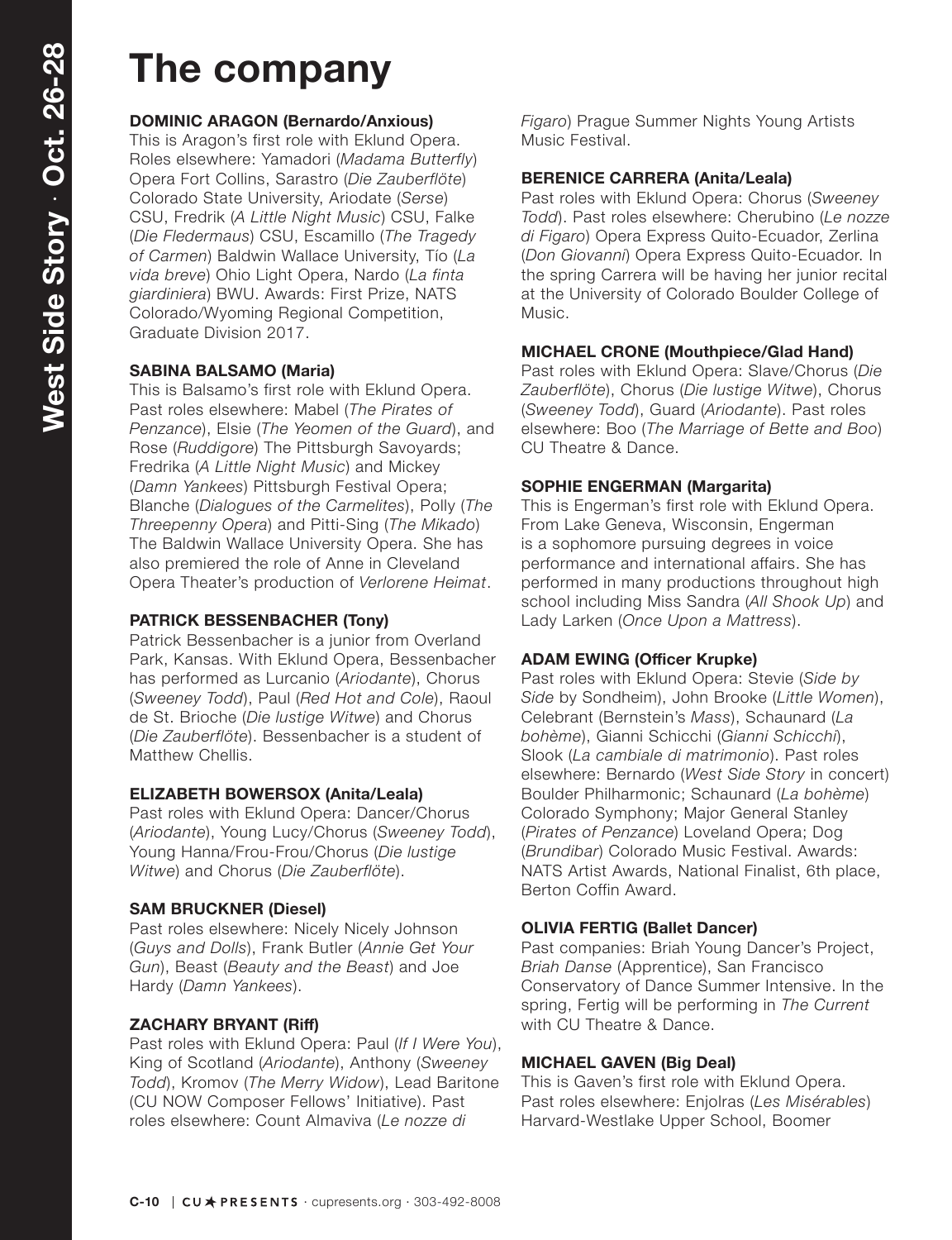Bronson (*Prom Queen*) Stagedoor Manor United States Debut, Chad Danforth (*High School Musical*) Stagedoor Manor, Clifford Bradshaw (*Cabaret*) Harvard-Westlake Upper School, Benjamin Coffin III (*Rent*) Stagedoor Manor, Daddy Cane (*Bright Star*) Stagedoor Manor nonprofessional debut cast.

#### **DOMINIQUE FRANCIS GROGAN (Francisca)**

Past shows with Eklund Opera: Chorus (*Sweeney Todd*), Dorothy Parker (*Red Hot and Cole*), Chorus (*Die Fledermaus*) and Chorus (*Dialogues of the Carmelites*). Grogan will be performing her senior recital at the University of Colorado Boulder this spring.

#### **STEVEN GROTH (Luis/Shrank)**

Past roles with Eklund Opera: Polinesso (*Ariodante*). Past roles elsewhere: Baron Douphol (*La Traviata*) and Frank (*Die Fledermaus*) with Missouri Symphony Society, Mr. Webb (*Our Town*) and Count Almaviva (*Le nozze di Figaro*) with Show-Me Opera. This spring, Groth will be performing with Loveland Opera covering the role of Don Alfonso (*Così fan tutte*).

#### **CHRISTINE HONEIN (Maria)**

Past roles with Eklund Opera: Dalinda (*Ariodante*). Last fall, Honein performed the roles of Susanna (*Le nozze di Figaro*) and Ilia (*Idomeneo*) in the Eklund Opera Scenes program. Past roles elsewhere: Drusilla (*L'incoronazione di Poppea*) and Dora (*The Three Feathers*) FSU Opera.

#### **KATE JOHNSON (Consuelo)**

Past roles with CU Theatre & Dance: Sherl (*Hair*), Loud Stone (*Eurydice*), and Ensemble (*44 Plays for 44 Presidents*).

#### **WESLEY JUELS (Snowboy)**

Past roles with Eklund Opera: Principal Dancer/ Chorus (*The Merry Widow*) and Chorus (*Sweeney Todd*). Past roles elsewhere: Tribe (*Hair*) CU Theatre & Dance, Mr. Two (*The Adding Machine*) CU Theatre & Dance. During the spring and summer semester, Juels will be moving to Orlando, Florida, and working at the Walt Disney World Resort

#### **BRENDAN LUTES (Action)**

This is Lute's first production with Eklund Opera. Past roles elsewhere: Javert (*Les Misérables*)

Center Stage, Billy (*Anything Goes*) Sword and Stone Productions.

#### **BRANDON TYLER PADGETT (Pepe)**

This is Padgett's first role with Eklund Opera. Past roles elsewhere: John Proctor (*The Crucible*) University of Tennessee Opera Theatre, Bartolo (*Le nozze di Figaro*) University of Tennessee Opera Theatre, Pirate King (*Pirates of Penzance*) Tennessee Valley Players, Masetto (*Don Giovanni*) University of Tennessee Opera Theatre and Mr. Kofner (*The Consul*) University of Tennessee Opera Theatre.

#### **MEGAN PRYOR (Anybodys)**

Past roles with Eklund Opera: Jou-Jou/Principal Dancer (*The Merry Widow*) and Beggar Woman (*Sweeney Todd*). Past roles elsewhere: Second Spirit (*Die Zauberflöte*) Opera Colorado.

#### **HELENA REGAN (Velma)**

Past roles with Eklund Opera: Grisette (*The Merry Widow*), Protean/Dancer (*Ariodante*) and Chorus/Dance Captain (*Sweeney Todd*). Regan is an international student from England, earning her Bachelor of Music in voice performance and Bachelor of Science in strategic communications. Regan is a sophomore studying under Abigail Nims.

#### **JULIETA GARCÍA REYES (Rosalia)**

Past roles with Eklund Opera: The Beggar Woman (*Sweeney Todd*) and Second Spirit (*Die Zauberflöte*). Past roles elsewhere: La Suora Zelatrice (*Suor Angelica*) and Soledad (*La mulata de Córdoba*) Conservatorio de las Rosas, México. Next spring, García will be performing her senior year recital.

#### **MARA RILEY (Clarice/A Girl)**

This is Riley's first role with Eklund Opera. As a double major, Riley is also a dedicated flutist, and is currently a member of the CU Symphony Orchestra and undergraduate woodwind quintet. In 2018, she was named an Anderson Undergraduate Vocal Scholarship Competition winner.

#### **KINARI RIMA (Indio)**

This is Rima's first role with Eklund Opera. Past roles elsewhere: Paul (*Hair*) CU Theatre & Dance.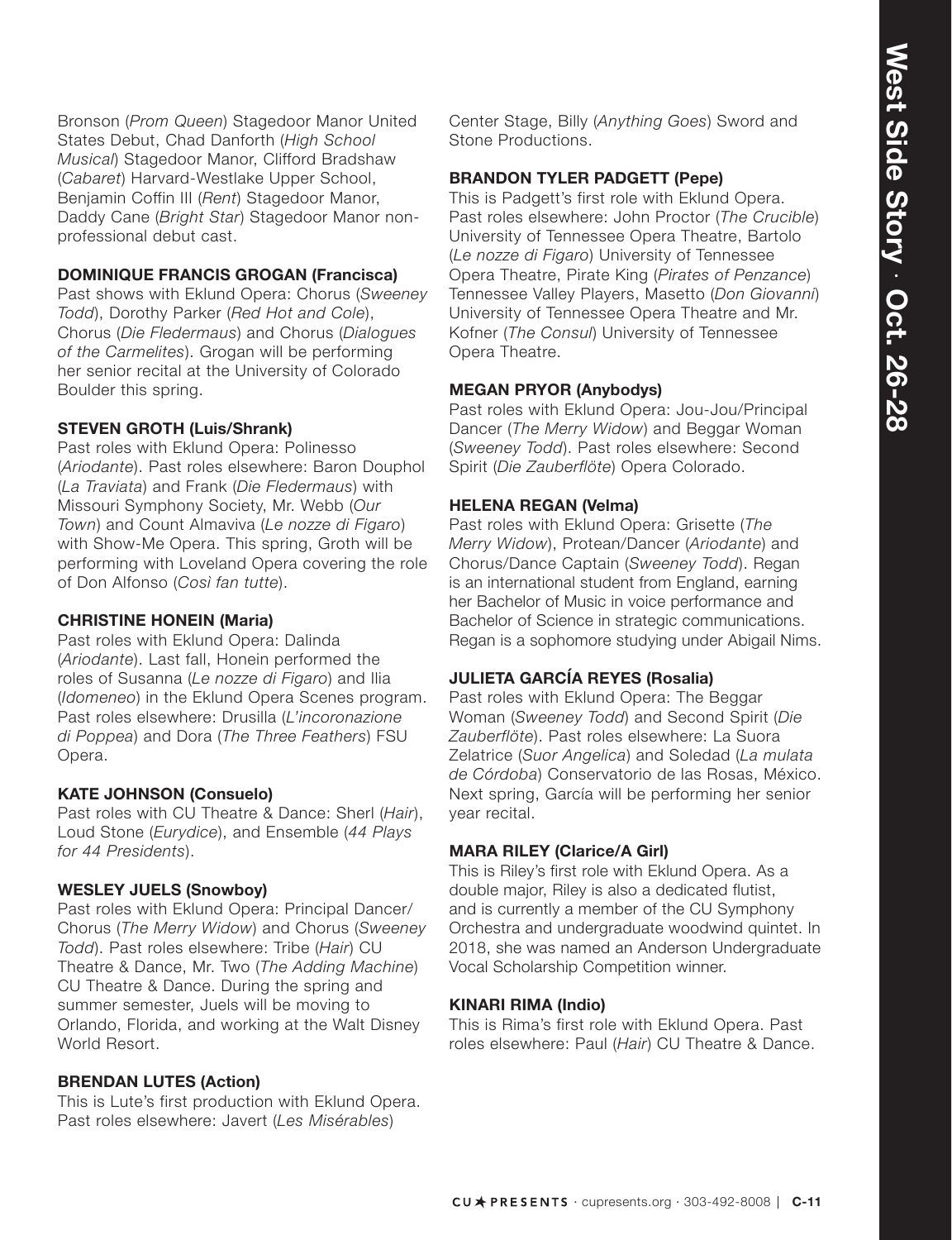#### **MACK RODGERS (Gee-Tar)**

This is Rodgers' first role with Eklund Opera. Rodgers is pursuing a Bachelor of Music in voice performance and is also pursuing a degree in astrophysics.

#### **ASHA ROMEO (Estella)**

This is Romeo's first role with Eklund Opera. Past roles elsewhere: Sally (*Cabaret*) Center Stage Theatre Company, Joanne Jefferson (*Rent*) Boulder High School. Romeo was nominated for Best Actor in a Leading Role by the Bobby G Awards.

#### **LEANNE RUBINSTEIN (Teresita)**

Past roles with Eklund Opera: Chorus (*Sweeney Todd*). Leanne received honorable mention in her division in the NATS 2017 competition (classical category) and a first place prize in the 2016 Colorado region's Rising Stars Competition.

#### **SKYLER SCHLENKER (Bernardo/Anxious)**

Past roles with Eklund Opera: Sweeney Todd (*Sweeney Todd*), Papageno (*Die Zauberflöte*), and Top (*The Tender Land*), amongst others. Past roles elsewhere: Luther (*Les contes d'Hoffman*) Aspen Opera Center at the Aspen Music Festival and School, Kromov (*The Merry Widow*) and (*Speed Dating Tonight!*) Janiec Opera Company at the Brevard Music Center. Schlenker was a recipient of the Louis and Harold Price Foundation Fellowship for his studies at the Aspen Music Festival and School this past summer.

#### **CALEB SHARP (Doc)**

This is Sharp's first role with Eklund Opera. Past roles elsewhere: Teddy/Tribe (*Hair*) CU Theatre & Dance, Buck Badem (*Alas! Alack! Zorro's Back!*) Colorado ACTs, Roommate (*1000 Bad Films*) Andy George Productions, Detective (*Beatrice*) Brandon Blanc Productions, Waller (*Trapped*) CU Boulder Student Directed Scenes, The King (*Snow White*) Colorado ACTs, Lendall (*Almost, Maine*) Colorado ACTs.

#### **RYAN SINTON (Ballet Dancer)**

This is Sinton's first performance with Eklund Opera. Past roles elsewhere: Sugar Plum Fairy (*The Nutcracker*) Reach Dance Academy, Soloist (*Serenade*) The Jillana School. Sinton will be performing in Provenance here at CU in November, and Wake in January 2019.

#### **ZACHARIAH SMITH (Baby John)**

Past roles with Eklund Opera: Chorus (*Sweeney Todd*).

#### **JENNA SNYDER (Graziella)**

Past roles elsewhere: Madeline Livingston (*The Women of Lockerbie*) International Thespian Festival: Troupe 7206, Annabella Schmidt (*The 39 Steps*) Rock Canyon High School, Pilar (*Legally Blonde*) Rock Canyon High School, and Hot Box Girl (*Guys and Dolls*) Rock Canyon High School. Snyder is a member of CU's only all-female a cappella group "On the Rocks." They will be having their winter concert on Dec. 8 in Old Main.

#### **DAVID STARRY (A-RAB)**

This is Starry's first role with Eklund Opera. Previous roles elsewhere: Tamino (*Die Zauberflöte*) University of Wisconsin Eau Claire, The Marquis de Tarapote (*La périchole*) University of Wisconsin Milwaukee, Tom Watson (*Parade*) Greendale Community Theater and Stephen (*If/ Then*) Greendale Community Theater. Starry is currently a member of CU's Opera Theater Singers.

#### **ANDREW TAYLOR (Tony)**

This is Taylor's first role with Eklund Opera. Past roles elsewhere: Il contino (*La finta giardiniera*) USU Opera, Kaspar (*Amahl and the Night Visitors*) USU Opera, Astolfo (*La liberazione di Ruggiero dall'isola d'Alcina*) USU Opera, Ivan (*The Music Shop*) Opera Outreach Quartet. Taylor was a featured soloist in the Xi'an International Choral Festival. He was also featured in the Utah State University Chamber Singers' recent album, *Amazing Grace*.

#### **STEVEN VINOLAS (Chino)**

Past roles with Eklund Opera: William Putnam (Jake Heggie's *If I Were You* CU NOW musical workshop), Anthony Hope (*Sweeney Todd*), and Cascada (*Die lustige Witwe*). Vinolas is currently pursuing his master's in vocal performance and pedagogy. He is a student of John Seesholtz.

#### **SOPHIA ZERVAS (Minnie)**

Past roles with Eklund Opera: Dance Soloist (*Die Fledermaus*), First Spirit (*Die Zauberflöte*) and Cupid/Chorus (*Ariodante*). Additionally, she was a winner of the 2018 Anderson Voice Competition at CU. Zervas is a senior pursuing a double degree in voice and piano performance.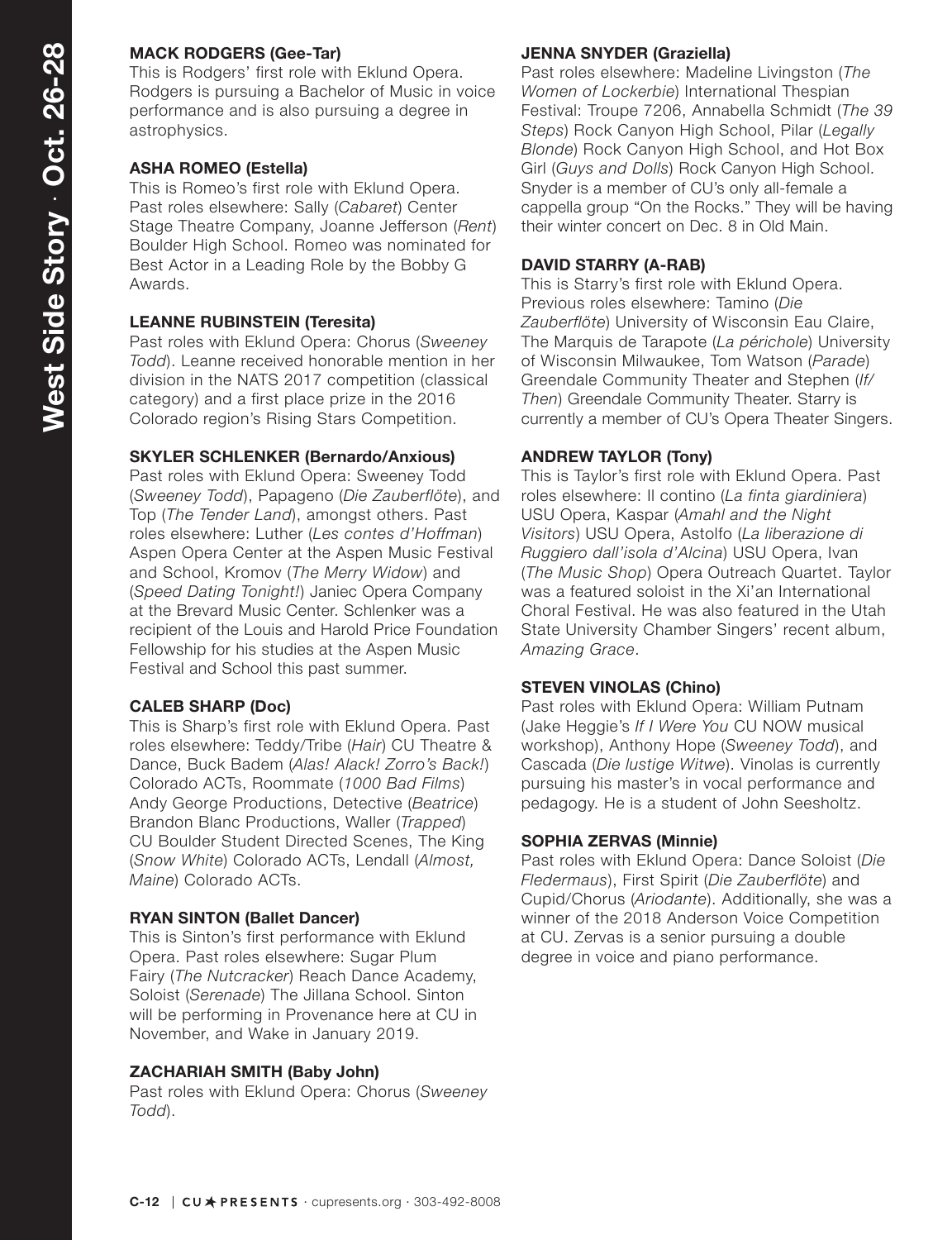# **Artistic and production staff**

#### **Peter Dean Beck, Set and Lighting Designer**

Beck has designed scenery and lighting for Eklund Opera for 24 seasons and for more than 300 productions around North America. Among his opera credits are *Falstaff*, *Turandot*, *Manon*, *Don Giovanni*, *Madama Butterfly*, *Hansel and Gretel*, *A Midsummer Night's Dream* and *Roméo et Juliétte* for such companies as Atlanta Opera, Florida Grand Opera, Glimmerglass Opera, Virginia Opera and Chautauqua Opera. He has designed productions of *Andrea Chenier*, *The Italian Girl in Algiers*, *Macbeth*, *Elektra* and *Tristan and Isolde* for Hawaii Opera Theatre, where he has been principal designer for 32 seasons. In Asia, he designed a double bill of *The Nightingale*  and *Cavalleria Rusticana* for Sakai City Opera in Japan and lit *Cav/Pag* in Macau and *Don Carlo*  in Hong Kong. His musical theatre credits include *Fiddler on the Roof*, *The Sound of Music*, *The Music Man*, *Les Misérables*, *The Wizard of Oz* and *Into the Woods* for Skylight Music Theatre. His work for dance includes *The Indigo Girls Project* for Atlanta Ballet and *The Nutcracker* for Ballet Hawaii.

#### **Leigh Holman, Stage Director**

Leigh Holman balances a teaching and professional stage directing career in the United States and abroad. In recent years, she has made directing debuts at the Pafos Aphrodite Festival in Cyprus, L'Opéra de Montréal and Florida Grand Opera. Recent CU Boulder productions include *Sweeney Todd* and *Ariodante*. As well-suited to new operatic works as she is to traditional works, Holman has produced and directed workshops of operas in association with composers and librettists, including Jake Heggie, Gene Scheer, Mark Campbell, Mark Adamo, Colm Toibin, Kirke Mechem, Libby Larsen, Lori Laitman, Herschel Garfein, Robert Aldridge, Daniel Kellogg, Alberto Caruso and Dave Mason. As the founder and artistic/general director of CU Boulder's New Opera Workshop, she continues to passionately promote the creation, collaboration and production of new American works.

#### **Philip Hesketh, Guest Conductor**

The British conductor Philip Hesketh studied at the Guildhall School of Music in London. His life as a professional musician began as a cellist, playing for many of that city's great orchestras and companies. He began conducting symphony orchestras in 1991, becoming musical director

of The West London Sinfonia and The Richmond Orchestra and receiving invitations to conduct as a guest in Britain and around the world. In 2001 he made his debut in The Royal Opera House, Covent Garden, conducting The Royal Ballet in *The Nutcracker* and, in 2004, became musical director of the French opera festival Opéra de Baugé. Opera now plays a large part in his life: in the summer before coming to Boulder he conducted productions of Verdi's *Rigoletto* in France and Puccini's *La bohème* and *Tosca* in London. After *West Side Story*, he will return to London to fulfill a busy winter schedule of concerts. As well as performing, Hesketh is much in demand as a communicator on all aspects of classical music. He is very keen to break down traditional barriers, both between audiences and performers and between classical music lovers and those who have yet to discover the pleasure that it offers.

#### **Ron Mueller, Technical Director**

Ron Mueller has been with Eklund Opera for 20 seasons. His past Eklund Opera productions include *The Rake's Progress*, *La Traviata*, *Sweeney Todd* and *Dead Man Walking*. His other professional credits include Skylight Opera, Boulder Ensemble Theatre Company, Crested Butte Music Festival, Colorado Shakespeare Festival and Boulder Dinner Theatre.

#### **Jeremy Reger, Head Vocal Coach**

International pianist and educator Jeremy Reger maintains an active performing and coaching career. He has served on the music staff of Virginia Opera, Eugene Opera, Hawaii Opera Theater, Mill City Opera, Minnesota Opera, Skylark Opera and Aspen Opera Theater. He recently joined the CU Boulder faculty as a vocal coach. Previously, he taught at the Music Academy of the West, at Christopher Newport University, in Recife, Brazil, and at Indiana University. He has played in the Virginia Symphony, the Williamsburg Symphonia, the Carmel Symphony and the Terre Haute Symphony. Reger earned a doctorate in collaborative piano from the University of Michigan under Martin Katz.

#### **Tom Robbins, Costume Designer**

Tom Robbins has been with Eklund Opera for 28 seasons. His past Eklund Opera credits include *Sweeney Todd*, *Don Giovanni*, *Anything Goes*,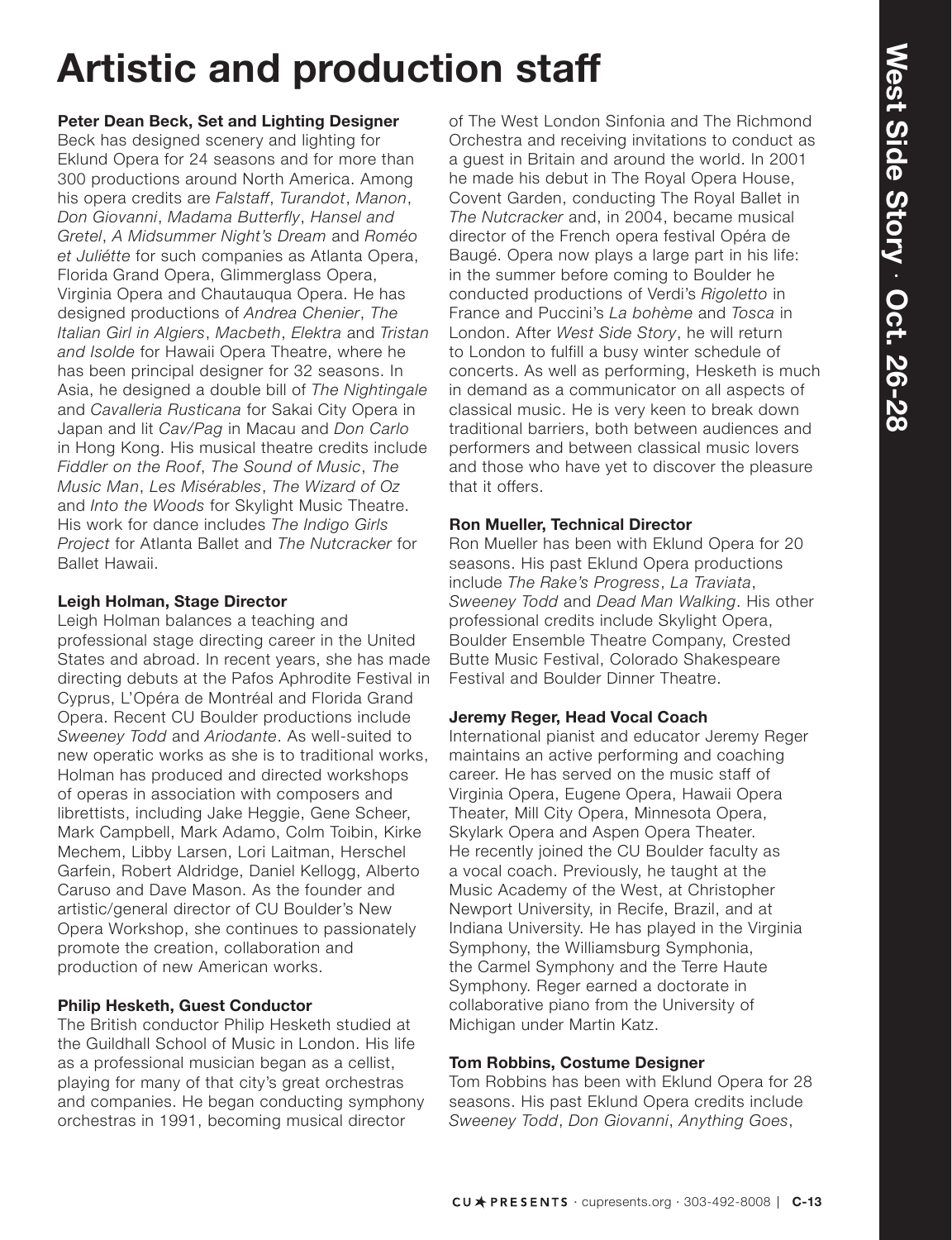*Susannah*, *Carousel* and *The Rake's Progress*. His other professional credits include Bonfils Theater, Opera Colorado and Colorado Ballet.

#### **Chad Boltz, Head Hair Stylist**

Chad Boltz is a Denver-based hair stylist and award-winning National Educator for John Paul Mitchell Systems. He holds a degree in vocal performance from the College of Music and credits his ease on the hair stage to the lessons he learned at CU. Boltz is thrilled to work with Tom, Leigh and the cast and crew of this production.

#### **Jenna Krenzelok, Hair Stylist Assistant**

Jenna Krenzelok is a recent graduate of Paul Mitchell the School Denver. She already has experience working backstage with top industry talent, including Paul Mitchell's Global Artistic Director Robert Cromeans. She is excited to be able to work on this production with Chad Boltz and the amazing cast and crew!

#### **Mary Kettlewell, Production Assistant**

A recent graduate of the master's program in voice at the University of Colorado Boulder, Kettlewell began working as temporary production assistant to Eklund Opera this past September. As a performer, roles that Kettlewell has performed with Eklund Opera include Dalinda (*Ariodante*), Valencienne (*Die lustige Witwe*), Second Lady (*Die Zauberflöte*) and Rosalinda (*Die Fledermaus*). Kettlewell also has a passion for new opera, and during her time at the university she participated in CU's New Opera Workshop, performing the roles of Miriam in Mark Adamo's *The Gospel of Mary Magdalene* and Selena in the musical workshop of Jake Heggie's *If I Were You*. This November Kettlewell will be featured as the soprano soloist in Handel's *Messiah* with the Choral Union ensemble directed by Paul Crabb at the University of Missouri-Columbia. She is currently pursuing a certificate in arts administration at the University of Colorado Boulder.

#### **Erin Hodgson, Assistant Director**

Erin Hodgson has appeared with the Minnesota Opera in *Turandot* and *Rusalka*. Hodgson graduated with a bachelor's degree in music from Oberlin Conservatory studying under Salvatore Champagne. Erin is a second-year master's student at CU Boulder. She premiered with Eklund Opera as the role of Mrs. Lovett in *Sweeney Todd* last semester. This will be her third directing credit with Eklund Opera her assistant directing premiere with Eklund Opera was *The Merry Widow*, and she was the Associate Director for *Ariodante*.

#### **Javier Abreu, Assistant Director**

Puerto Rican tenor Javier Abreu has been described as a commanding force on stage, incorporating a rich, sweet and agile voice with ample dramatic skills. Opera News described him as "a natural Rossini singer," and The Washington Times stated, "His high, supple lyric voice possesses great conviction." Last season's performances include the world premiere of *Bless Me Ultima* with Opera Southwest, a return to Opera Orlando as Ramiro in *La cenerentola*, Lindoro in *L'italiana in Algeri* with Blackwater Valley Opera in Ireland, and a debut with Chicago Opera Theater as the title role in *Il Pigmalione*, and Beppe in *Rita* by Donizetti. Recent performances include Orpheus in Offenbach's raucous *Orpheus in the Underworld* with Virginia Opera, Almaviva in *Il barbiere di Siviglia* with Florida Grand Opera, and debuts with the Prototype Festival in American Lyric Theater's concert of *La Reina*, Arizona Opera as Fenton in *Falstaff*, South Bend Symphony Orchestra for *Carmina Burana*, and Mill City Summer Opera in *Sweeney Todd*. In the 2016-17 season, he returned to Florida Grand Opera for *Before Night Falls* as well as American Lyric Theater for roles in *The Life and Death(s) of Alan Turing*. A champion of contemporary opera, Abreu has premiered the roles of Pepe in *Before Night Falls* with Fort Worth Opera, Castleman in *The Long Walk* with Opera Saratoga, Ruffiano in *The Inspector* with Wolf Trap Opera, and El enano de Salnés in *La cabeza del bautista* with Gran Teatro del Liceu in Barcelona. He has garnered critical acclaim for his portrayals of Rossini's leading men with New Jersey Opera, Nashville Opera, Lyrique en Mer, Opera de Oviedo, Theater Basel, Teatro Municipal de Chile, Austin Lyric Opera, New York City Opera, The New Israeli Opera, and the Stuttgart Staatsoper. He has also appeared with some of the world leading orchestras, including the Pittsburgh Symphony, Naples Philharmonic, Phoenix Symphony, Louisville Symphony, and the Lexington Philharmonic Orchestra, to name a few. This season's performances include Philip Glass' *In The Penal Colony* with San Francisco's Opera Parallèle, Ferrando in Mill City Opera's *Cosi fan tutte* and a return to Pittsburgh Opera as Ernesto in *Don Pasquale*.

#### **Joel Atella, Production Stage Manager**

Joel Atella is a native of Fort Collins, Colorado, and is thrilled to be working his first season with the Eklund Opera Program. Atella graduated with distinction from the Eastman School of Music with a degree in voice performance. Since 2008 he has maintained a freelance career as a stage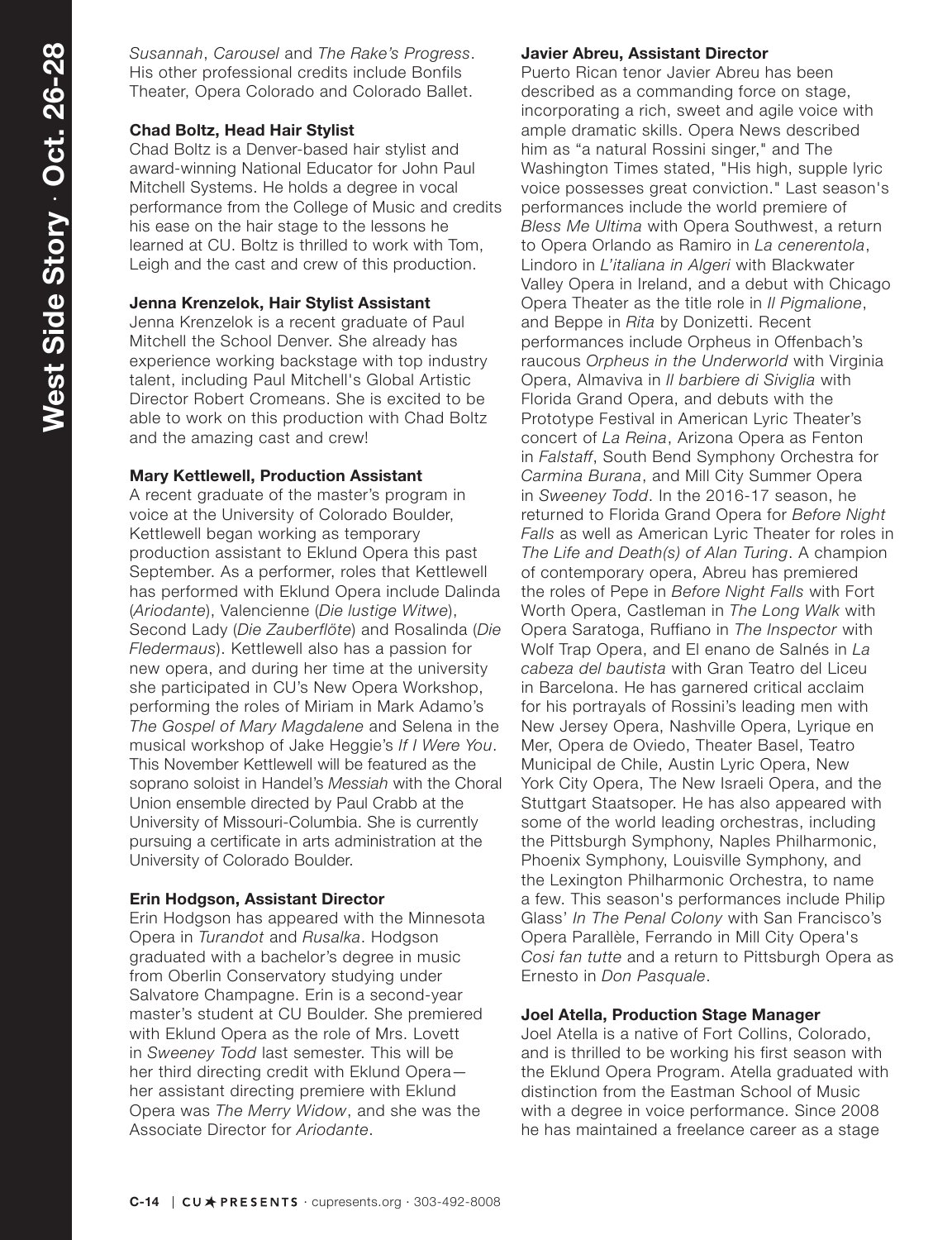manager, assistant director and tour manager. Highlights include tour managing for Itzhak Perlman and his *In the Fiddler's House Tour*, two seasons as the resident assistant director for San Diego Opera, and working as stage manager for Yuletide Celebration with the Indianapolis Symphony. Other companies include Santa Fe Opera, Opera Colorado, Chautauqua Opera, Opera Omaha, Opera Southwest and Syracuse Opera. A 2005 Presidential Scholar in the Arts, Atella is a passionate advocate of the power of music, live theatre and opera.

#### **Stephen Bertles, Choreographer**

This production of *West Side Story* marks Bertles' 18th production as choreographer at CU. Some favorites include: *Fledermaus*, *Carousel*, *Marriage of Figaro*, *The Merry Widow*, and *La bohème* to name a few. His first production here was *West Side Story* over 10 years ago, and he is thrilled to recreate this wonderful show to mark the birthday of Leonard Bernstein. Never say "can't" but instead-I'll try! Thank you to all the performers here who have tried their best to dance like they have never danced before.